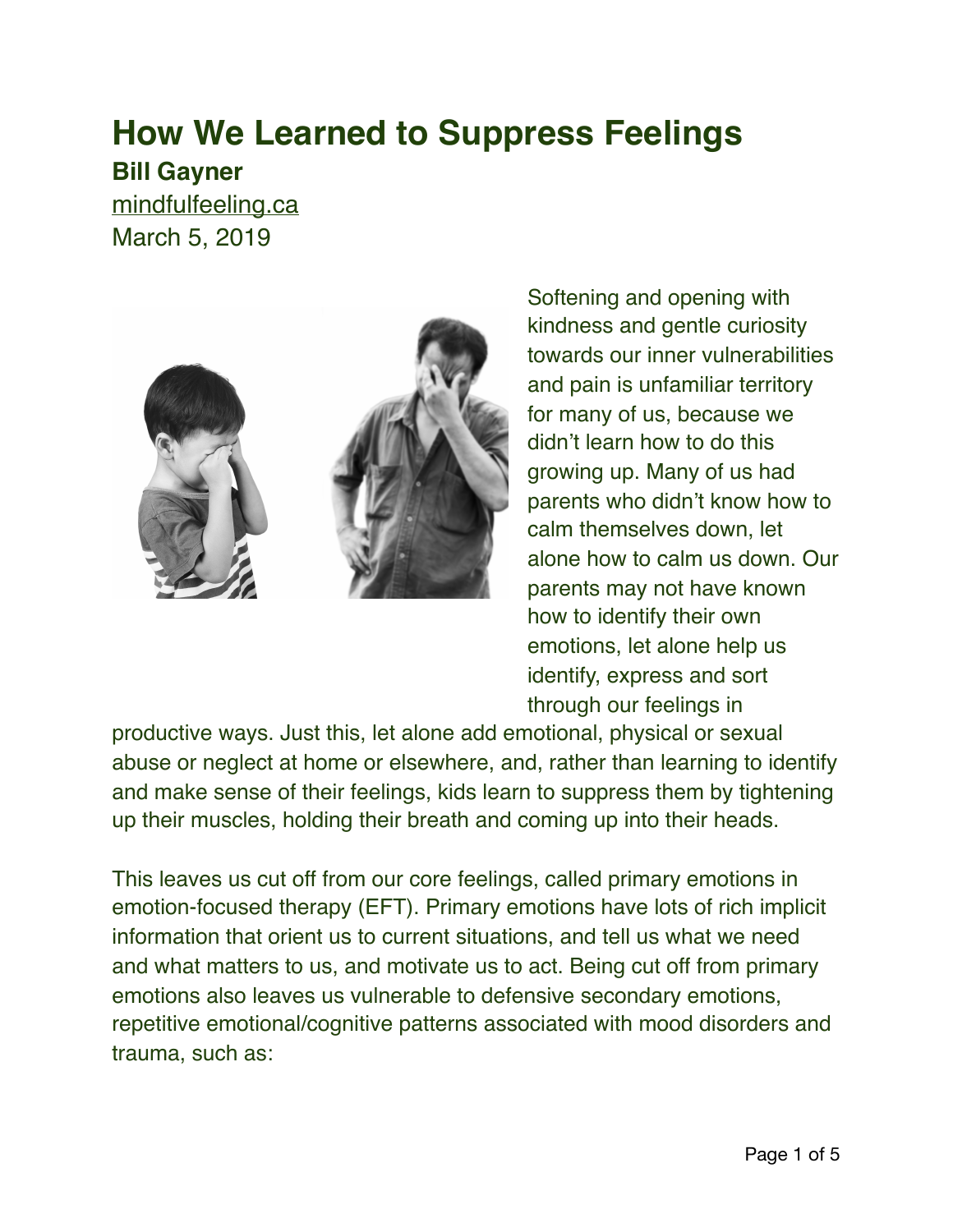- Anxiety and worry (for example, "What if that happens? I could do this; but then what if that other thing happens…" and this can spin out of control)
- Depressive feelings and rumination (for example, "What's wrong with me? Why are people so mean? When will this ever end?")
- Self-criticism and anger (such as, "I'm such a loser! I've got to get my act together!")
- Rejecting anger (such as, "Leave me alone! I've had enough of you!")

Mindful experiencing enables us to decentre from these kinds of emotions and thoughts, that is, to see that they are not direct truths about self, others and world, rather, they are events happening in consciousness. Mainstream mindfulness uses decentering to acknowledge and let go of secondary emotions and orient to present experience. This is useful, but does not include using the optimal conditions mindful experiencing creates to acknowledge, arrive at, and make sense of core, primary emotions to better understand and navigate our lives.

In emotion-focused mindfulness therapy, practitioners learn to tolerate and deepen their experiencing of secondary emotions in meditation or with a therapist in order to discern and arrive at underlying primary core emotions. Arriving at primary emotions enables a deeper letting go of secondary emotions.

For example, getting dressed for my father's funeral, I started to worry about whether the colours in my suit, shirt and tie matched (I don't wear a suit often). My anxiety was mounting and felt out of control. Going to this big cathedral funeral and delivering the eulogy was feeling really scary. I paused and tuned into the core of my body, asking myself what I was really feeling. I realized I was feeling grief for my dad, really missing him. Arriving at this primary grief and exploring it, the secondary anxiety about my clothes disappeared. The grief made complete sense and oriented, supported and motivated me to go to my dad's funeral, give his eulogy and relate to our family and friends in a coherent, kind way.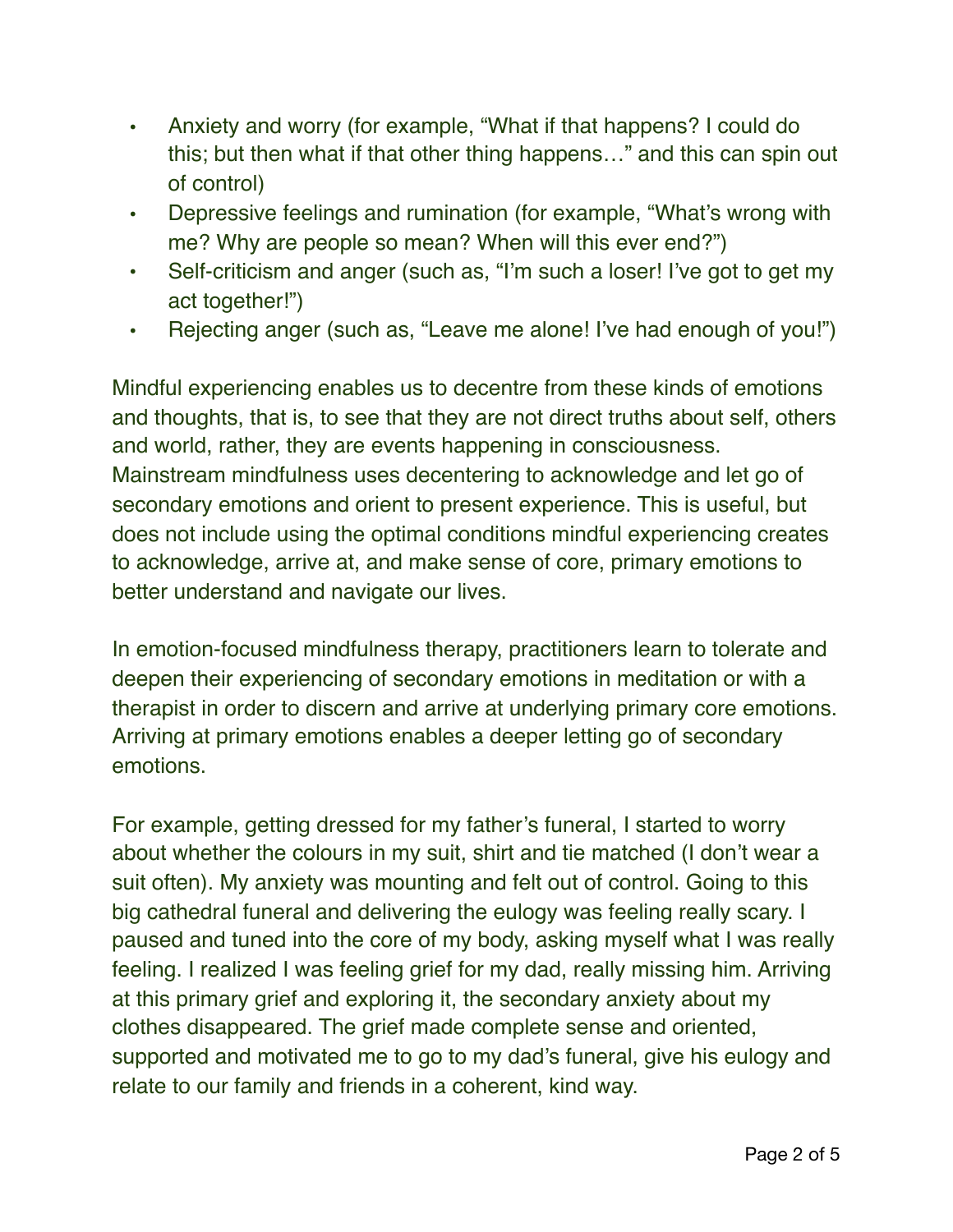This grief was a primary adaptive emotion. On the other hand, if I had discovered underneath the mounting anxiety, with both my parents having passed away within a couple of years of each other, I was feeling like an orphan in a storm, alone, small and paralyzed in a big threatening world that would have been a primary maladaptive emotion. Primary maladaptive emotions tend to be out of proportion, paralyzing, and do not help us navigate situations. They often have an edge of helplessness to them, and, unlike primary adaptive emotions, can linger a long time. They feel like information about now, but they are not; they are actually loaded with information about the past. Exploring primary maladaptive emotions in a workable, decentered way can help us better understand our past and find and express implicit adaptive emotions that transform the maladaptive emotions.



EFT provides various ways to respond to primary maladaptive emotions. The compassionate selfsoothing task is one. If you find yourself feeling an intense, paralyzing fear, shame or sadness, you could try imagining a child in front of you, someone else rather

than your own younger self, who feels the same way. You could try responding to this child with kindness and compassion, hugging and comforting them, and expressing whatever adaptive emotions emerge for you, such as kindness, compassion, or adaptive sadness or anger at whoever harmed them, which can transform and dissolve the maladaptive emotions.

As Rilke wrote: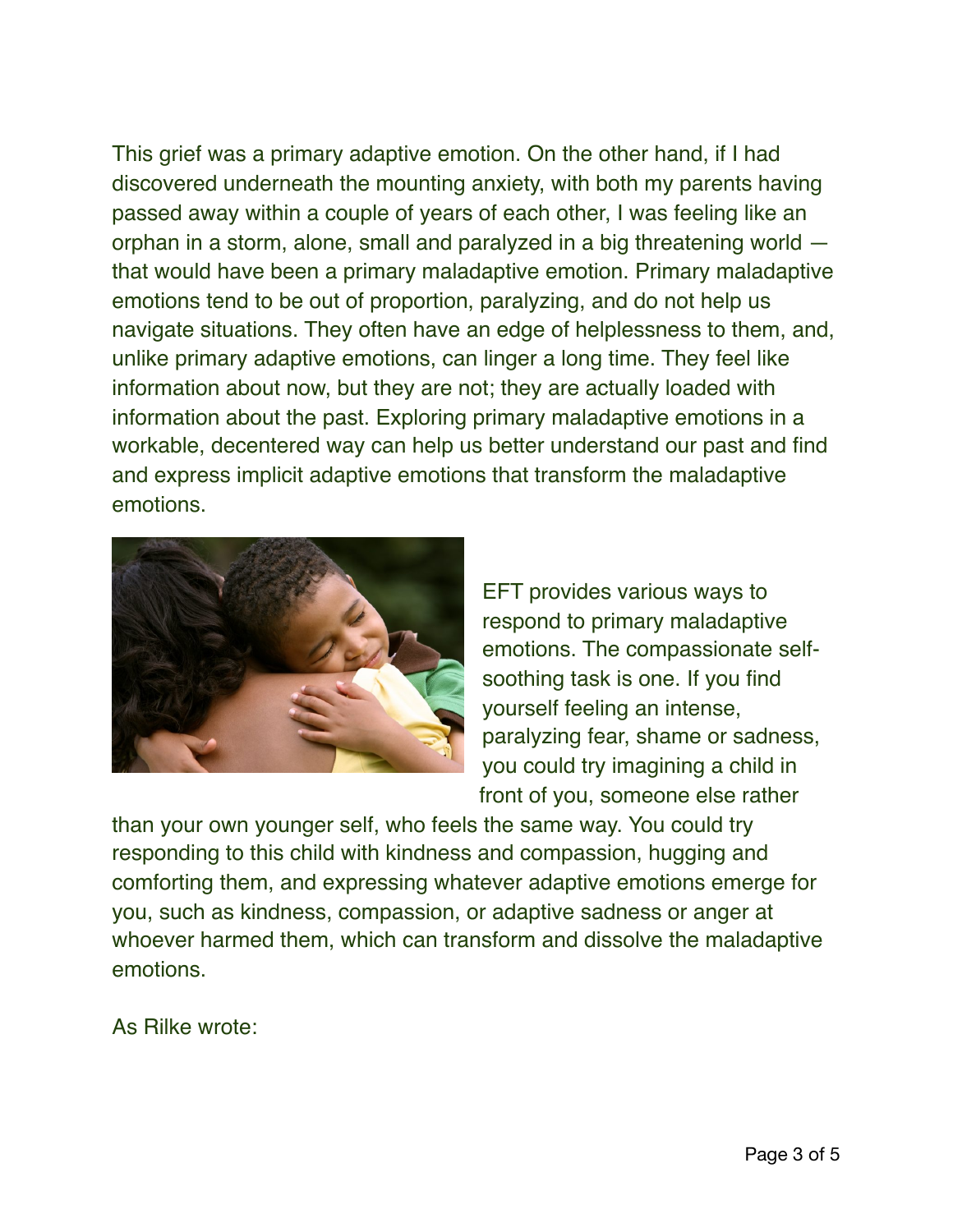if only we arrange our life in accordance with the principle which tells us that we must always trust in the difficult, then what now appears to us as the most alien will become our most intimate and trusted experience. How could we forget those ancient myths that stand at the beginning of all [cultures], the myths about dragons that at the last moment are transformed into princesses? Perhaps all the dragons in our lives are princesses who are only waiting to see us act, just once, with beauty and courage. Perhaps everything that frightens us is, in its deepest essence, something helpless that wants our love.

Rilke (1984)

To learn more about arriving at and navigating primary emotions, see my paper on emotion-focused mindfulness therapy (Gayner, 2019) and Robert Elliott & Les Greenberg's (2007) paper on emotion-focused therapy below. If you want to read in more depth about it, Robert Elliott, Jeanne Watson, Rhonda Goldman and Les Greenberg's (2004) book Learning Emotion-Focused Therapy and Les Greenberg's (2015 [2002]) book Emotion-Focused Therapy are excellent introductions.

## **References**

Elliott, R. and Greenberg, L. (2007). The essence of process-experiential: emotion-focused therapy. American Journal of Psychotherapy, 61 (3). pp. [241-254. ISSN 0002-9564 Retrieved from](https://strathprints.strath.ac.uk/27735/5/Elliott_Essence_of_PE_EFT_2007_postprint.pdfh) [https://strathprints.strath.ac.uk/](https://strathprints.strath.ac.uk/27735/5/Elliott_Essence_of_PE_EFT_2007_postprint.pdfh) 27735/5/Elliott Essence of PE EFT 2007 postprint.pdfh

Elliott, R., Watson, J. C., Goldman, R. N., & Greenberg, L. S. (2004). *Learning emotion-focused therapy: The process-experiential approach to change.* Washington, DC: American Psychological Association.

Gayner, B. (2019). Emotion-focused mindfulness therapy. *Person-Centred and Experiential Psychotherapies*. The Version of Record can be accessed